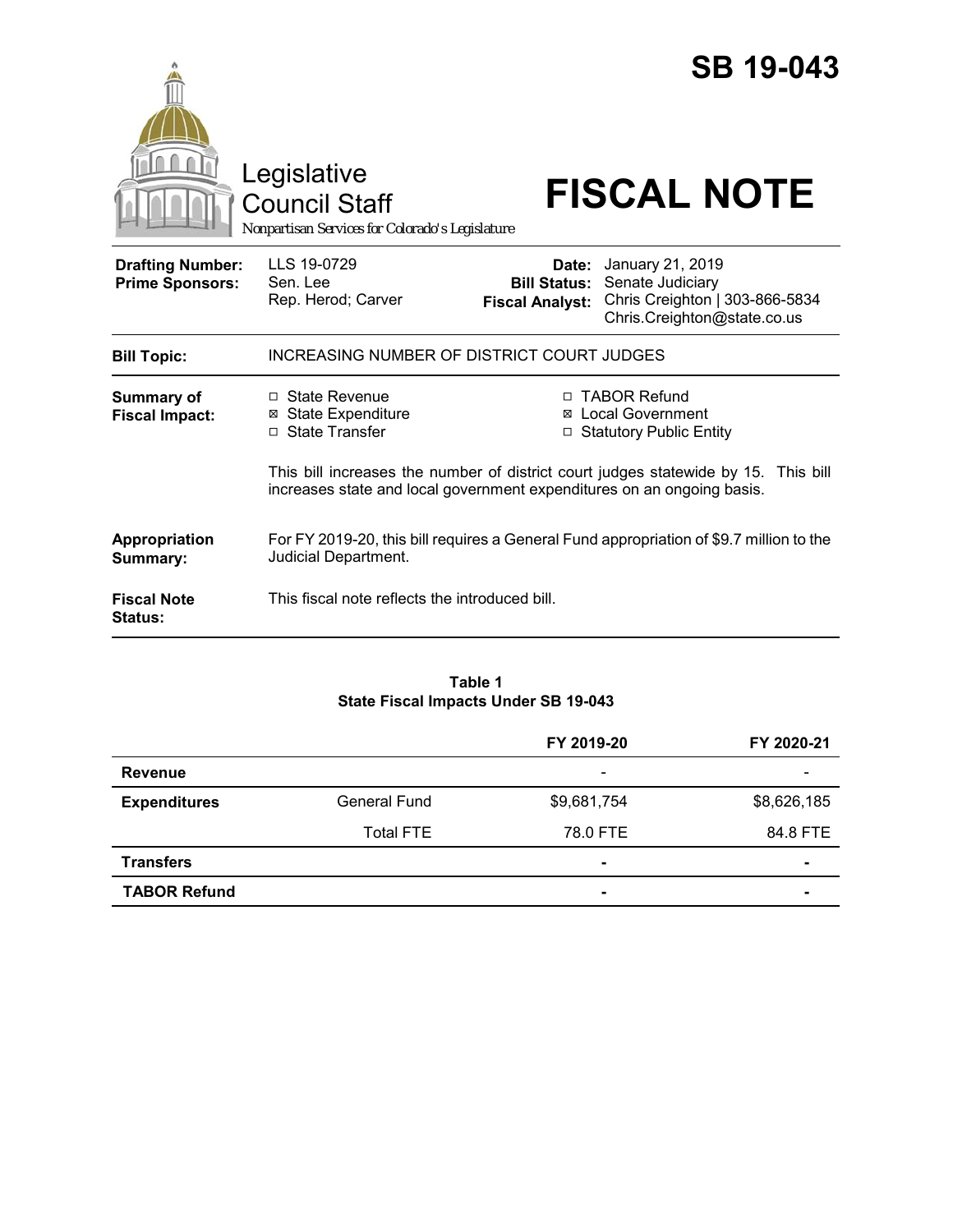## **Summary of Legislation**

Subject to available appropriations and beginning July 1, 2019, this bill increases the number of district court judges by a total of 15.0 district court judges in several districts as shown in Table 2.

| <b>District</b>              | <b>Counties in the District</b>                                       | <b>Judges Added</b><br>by SB19-043 | <b>Total Judges in</b><br>District with SB19-043 |
|------------------------------|-----------------------------------------------------------------------|------------------------------------|--------------------------------------------------|
| <b>1st Judicial District</b> | Gilpin, Jefferson                                                     | 1.0                                | 14.0                                             |
| 2nd Judicial District        | Denver                                                                | 4.0                                | 27.0                                             |
| 4th Judicial District        | El Paso, Teller                                                       | 2.0                                | 24.0                                             |
| 8th Judicial District        | Larimer, Jackson                                                      | 1.0                                | 9.0                                              |
| 10th Judicial District       | Pueblo                                                                | 1.0                                | 8.0                                              |
| 13th Judicial District       | Kit Carson, Logan, Morgan,<br>Phillips, Sedgwick,<br>Washington, Yuma | 1.0                                | 5.0                                              |
| 17th Judicial District       | Adams, Bromfield                                                      | 1.0                                | 16.0                                             |
| 18th Judicial District       | Arapahoe, Douglas, Elbert<br>Lincoln                                  | 1.0                                | 24.0                                             |
| 19th Judicial District       | Weld                                                                  | 2.0                                | 11.0                                             |
| 21st Judicial District       | Mesa                                                                  | 1.0                                | 6.0                                              |
| Total                        |                                                                       | <b>15.0 FTE</b>                    | <b>144.0 FTE</b>                                 |

**Table 2 District Court Judges Added by SB19-043**

### **State Expenditures**

For FY 2019-20, this bill increases state General Fund expenditures by \$9.7 million, including \$7.6 million and 55.2 FTE in the Judicial Department and \$2.0 million and 22.8 FTE in the Office of the State Public Defender. For FY 2020-21 and thereafter, this bill increases state General Fund expenditures by \$8.6 million, including \$6.5 million and 60.0 FTE in the Judicial Department and \$2.1 million and 24.8 FTE in the Office of the State Public Defender. These impacts are discussed below. Costs are summarized in Table 3 and a full FTE breakdown for each agency is provided in Table 4.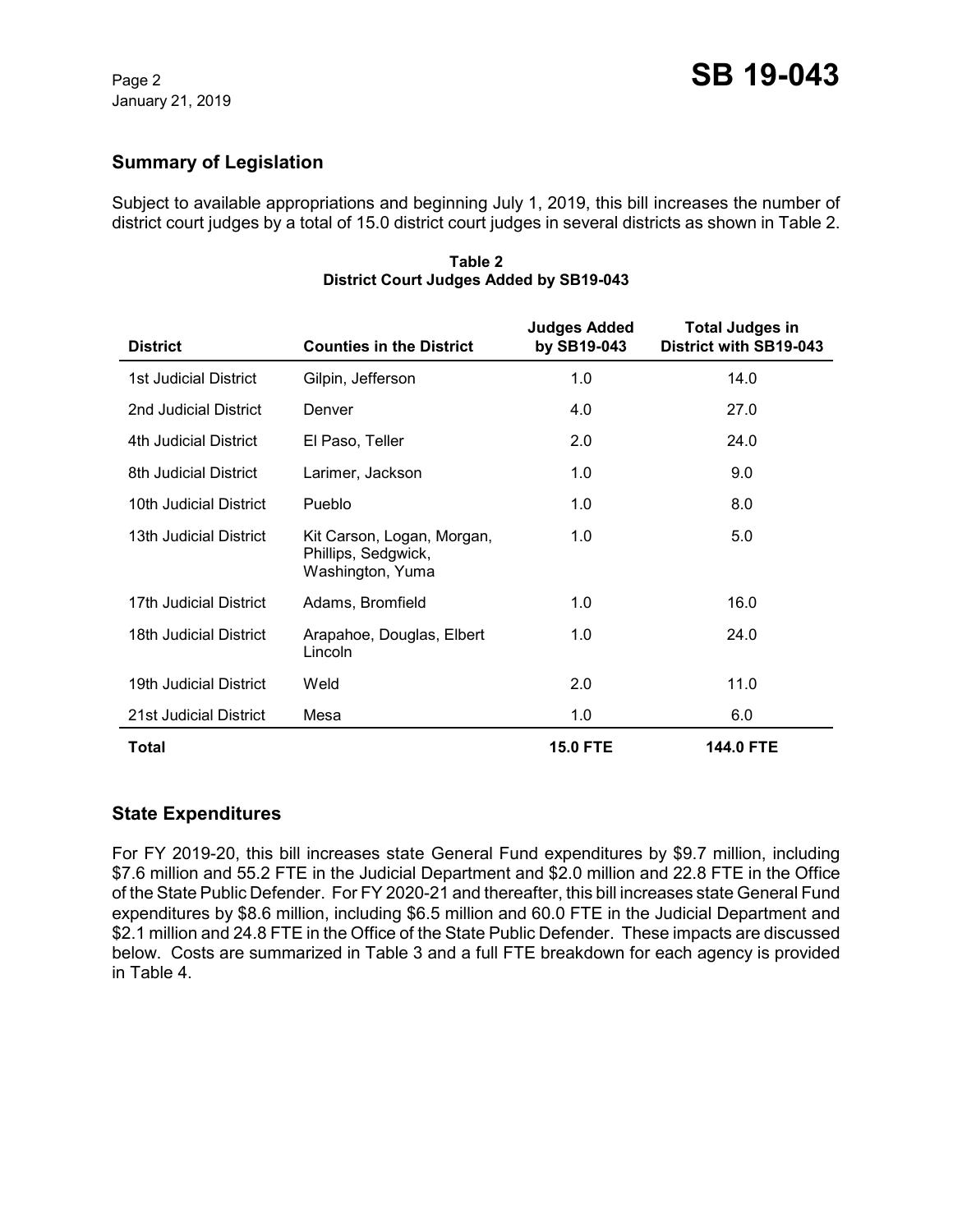**Table 3 Expenditures Under SB 19-043**

| <b>Cost Components</b>                                | FY 2019-20                  | FY 2020-21  |
|-------------------------------------------------------|-----------------------------|-------------|
| <b>Judicial Department</b>                            |                             |             |
| <b>Personal Services</b>                              | \$5,027,779                 | \$5,484,850 |
| <b>Operating Expenses and Capital Outlay Costs</b>    | \$406,110                   | \$143,850   |
| Courtroom Furnishing                                  | \$1,393,785                 |             |
| <b>Centrally Appropriated Costs</b>                   | \$816,366                   | \$893,270   |
| FTE - Personal Services                               | 55.2 FTE                    | 60.0 FTE    |
| <b>Judicial Department (Subtotal)</b>                 | \$7,644,040                 | \$6,521,970 |
| Office of the State Public Defender                   |                             |             |
| <b>Personal Services</b>                              | \$1,356,910                 | \$1,480,265 |
| <b>Operating Expenses and Capital Outlay Costs</b>    | \$133,214                   | \$26,600    |
| Centrally Appropriated Costs*                         | \$547,590                   | \$597,350   |
| FTE - Personal Services                               | 22.8 FTE                    | 24.80 FTE   |
| <b>Office of the State Public Defender (Subtotal)</b> | \$2,037,714                 | \$2,104,215 |
|                                                       | <b>Total</b><br>\$9,681,754 | \$8,626,185 |
| <b>Total FTE</b>                                      | <b>78.0 FTE</b>             | 84.8 FTE    |

**Table 4 Total Judicial and OSPD Staffing Requirements Under SB19-043 (FY 2020-21)**

| <b>District</b>        | Judges<br>FTE.  | <b>Judge Support</b><br><b>Staff FTE</b> | <b>Public</b><br><b>Defender</b><br><b>FTE</b> | <b>Public</b><br><b>Defender</b><br><b>Support Staff</b><br><b>FTE</b> | Total FTE |
|------------------------|-----------------|------------------------------------------|------------------------------------------------|------------------------------------------------------------------------|-----------|
| 1st Judicial District  | 1.0             | 3.0                                      | 1.0                                            | 0.7                                                                    | 5.7       |
| 2nd Judicial District  | 4.0             | 12.0                                     | 3.0                                            | 1.9                                                                    | 20.9      |
| 4th Judicial District  | 2.0             | 6.0                                      | 3.0                                            | 1.9                                                                    | 12.9      |
| 8th Judicial District  | 1.0             | 3.0                                      | 2.0                                            | 1.3                                                                    | 7.3       |
| 10th Judicial District | 1.0             | 3.0                                      | 0.0                                            | 0.0                                                                    | 4.0       |
| 13th Judicial District | 1.0             | 3.0                                      | 1.0                                            | 0.7                                                                    | 5.7       |
| 17th Judicial District | 1.0             | 3.0                                      | 1.0                                            | 0.7                                                                    | 5.7       |
| 18th Judicial District | 1.0             | 3.0                                      | 1.0                                            | 0.7                                                                    | 5.7       |
| 19th Judicial District | 2.0             | 6.0                                      | 2.0                                            | 1.3                                                                    | 11.3      |
| 21st Judicial District | 1.0             | 3.0                                      | 1.0                                            | 0.6                                                                    | 5.6       |
| <b>Total</b>           | <b>15.0 FTE</b> | <b>45.0 FTE</b>                          | <b>15.0 FTE</b>                                | <b>9.8 FTE</b>                                                         | 84.8 FTE  |

 *Staffing impacts for FY 2019-20 are prorated for the General Fund paydate shift and are not reflected in Table 4.*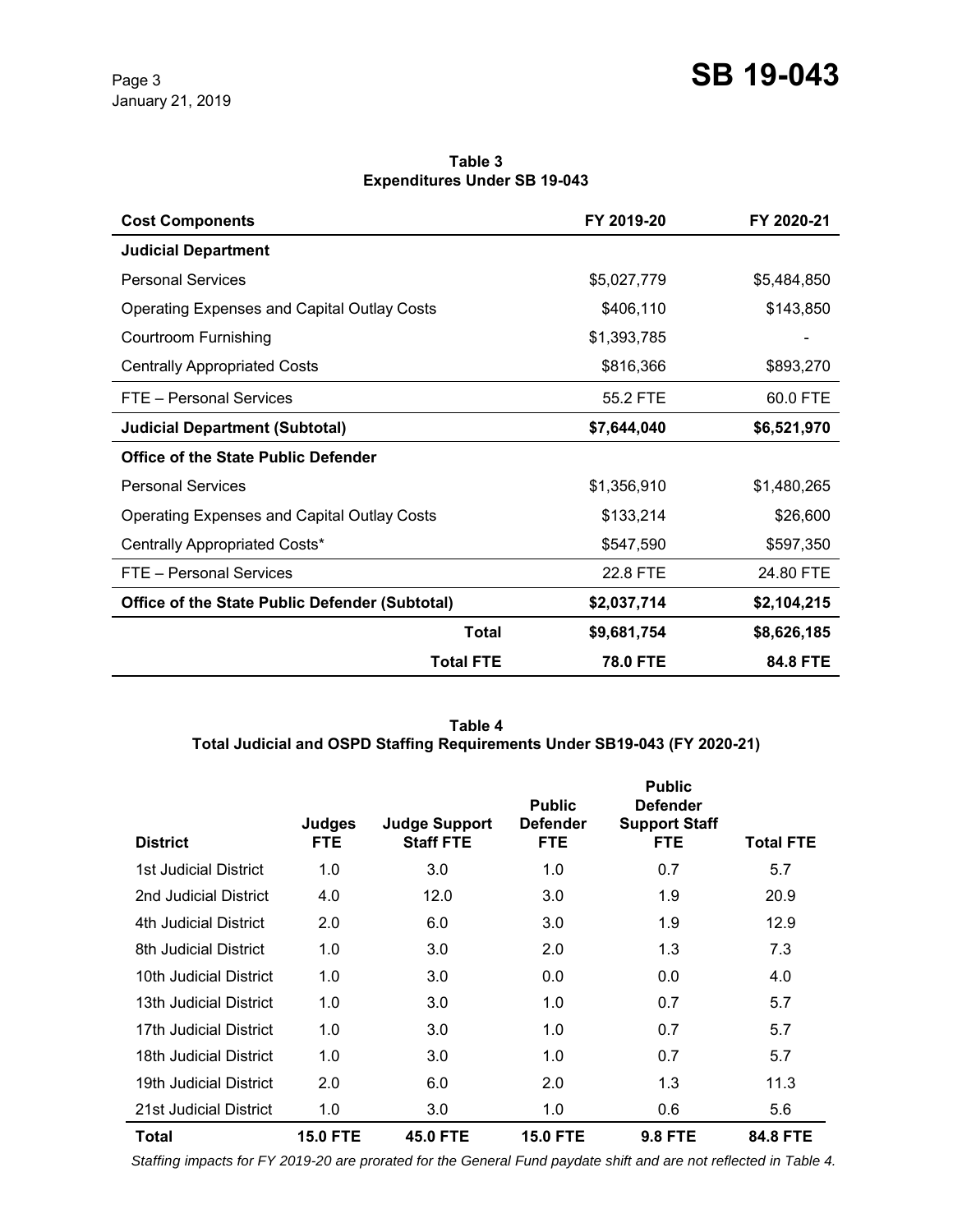January 21, 2019

**Judicial Department.** Each district court judge requires 3.0 FTE for support staff for a court clerk, law clerk, and court reporter. Therefore, by adding 15 district court judges this bill increases Judicial Department staffing by a total of 60 FTE including; 15 district court judges and 45 support staff as shown in Table 4. Costs in FY 2019-20 are prorated for the General Fund paydate shift. Standard judge operating and capital outlay costs for judges are included for each of the 15 judges and includes law library materials, travel expenses, judge robe expenditures, and computer hardware and software. Costs are also included for courtroom furnishings for the judge chambers, law library, jury room, and conference room for each of the 15 judges. These costs are based on the Judicial Department common policy costs. Standard operating and capital outlay costs for state employees are included for each support staff FTE.

**Office of the State Public Defender.** While the addition of 15 district court judges may expedite the criminal court docket, this bill increases the number of criminal court dockets that must be staffed by public defenders to ensure availability of counsel for indigent offenders. As a result, the Office of the State Public Defender requires 15.0 Public Defenders and 9.8 support staff FTE including an investigator, legal assistant, and administrative assistant. Standard operating and capital outlay costs are included and costs in FY 2019-20 are prorated for the General Fund paydate shift.

**Centrally appropriated costs.** Pursuant to fiscal note and Joint Budget Committee policy centrally appropriated costs for bills involving more than 20 FTE are appropriated in the bill, rather than through the annual budget process. These costs include employee insurance and supplemental employee retirement payments, and leased space for the Office of the State Public Defender are estimated to total \$1.4 million in FY 2019-20 and \$1.5 million in FY 2020-21 as shown in Table 5.

| <b>Cost Components</b>                                                  |       | FY 2019-20  | FY 2020-21  |
|-------------------------------------------------------------------------|-------|-------------|-------------|
| <b>Judicial Department</b>                                              |       |             |             |
| Employee Insurance (Health, Life, Dental, and<br>Short-term Disability) |       | \$441.035   | \$483,818   |
| Supplemental Employee Retirement Payments                               |       | \$375,331   | \$409,452   |
| <b>Judicial Department (Subtotal)</b>                                   |       | \$816,366   | \$893,270   |
| <b>Office of the State Public Defender</b>                              |       |             |             |
| Employee Insurance (Health, Life, Dental, and<br>Short-term Disability) |       | \$225,209   | \$246,456   |
| Supplemental Employee Retirement Payments                               |       | \$121,315   | \$132,344   |
| Leased Space                                                            |       | \$201,066   | \$218,550   |
| <b>Office of the State Public Defender (Subtotal)</b>                   |       | \$547,590   | \$597,350   |
|                                                                         | Total | \$1,363,956 | \$1,490,620 |

### **Table 5 Expenditures Under SB 19-030**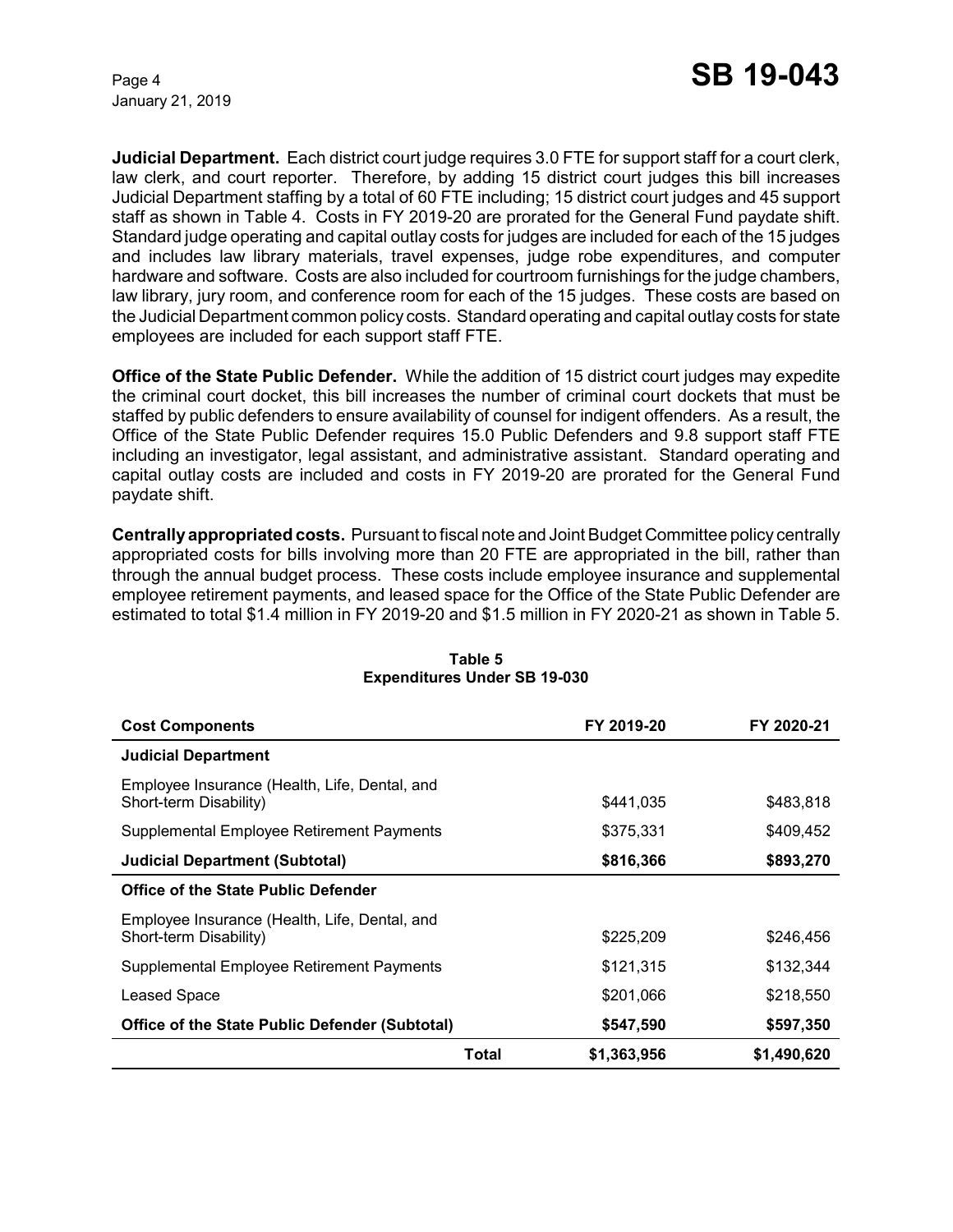## **Local Government**

Beginning in FY 2019-20, this bill increases district attorney, court security, and court facility costs for counties as shown in Table 5 and described below.

| <b>District</b>        | <b>Deputy District</b><br><b>Attorneys</b> | <b>District Attorney</b><br><b>Support Staff</b> | <b>Sheriff</b><br><b>Deputies</b> | <b>Estimated court</b><br>facility costs |
|------------------------|--------------------------------------------|--------------------------------------------------|-----------------------------------|------------------------------------------|
| 1st Judicial District  | 2                                          |                                                  |                                   | \$644,000                                |
| 2nd Judicial District  | 8                                          | 4                                                | 4                                 | \$3,200,000                              |
| 4th Judicial District  | 4                                          | 2                                                | 2                                 | \$1,284,180                              |
| 8th Judicial District  | 2                                          | 1                                                | 1                                 | at least<br>\$2,500,000                  |
| 10th Judicial District | 2                                          |                                                  | 1                                 | \$100,000                                |
| 13th Judicial District | $\overline{2}$                             | 1                                                |                                   | \$100,000                                |
| 17th Judicial District | 2                                          |                                                  |                                   | \$100,000                                |
| 18th Judicial District | 2                                          | 1                                                |                                   | \$100,000                                |
| 19th Judicial District | 4                                          | $\overline{2}$                                   | 2                                 | \$176,000                                |
| 21st Judicial District | 2                                          |                                                  |                                   | \$100,000                                |
| Total                  | 30.0 FTE                                   | <b>15.0 FTE</b>                                  | <b>15.0 FTE</b>                   | at least<br>\$8,304,180                  |

#### **Table 6 County Costs by Judicial District Under SB 19-043**

**District Attorneys.** Generally 2 district attorneys are required for each criminal court docket; therefore, by adding 15 judges this bill increases the number of deputy district attorneys required by 30 FTE. In addition, 1.0 FTE for support staff is needed for each additional court docket. It is assumed that each district attorney will cost \$100,000 and that each support staff will cost \$70,000.

**Sheriffs - Court Security.** By adding 15 new judges, this bill increases county sheriff court security costs for one sheriff deputy to provide court security in the courtroom. Due to the need to have one deputy in each criminal court docket, it is assumed each district will need 1.0 FTE for a sheriff deputy for each new judge to ensure proper courtroom coverage. It is assumed that each new deputy position will cost \$85,000.

**Court facilities.** The addition of 15 new district judges increases county court facility costs for courtroom building and remodeling, office space, staff relocations, and for other minor updates which include audio, video and other equipment, courtroom or office wiring, and security upgrades as shown in Table 6. Costs are projected to range from \$644,000 to \$3,200,000 for courtroom remodeling, office space, and staff relocations. Costs for minor upgrades are estimated between \$100,000 and \$178,000.

# **Effective Date**

The bill takes effect July 1, 2019.